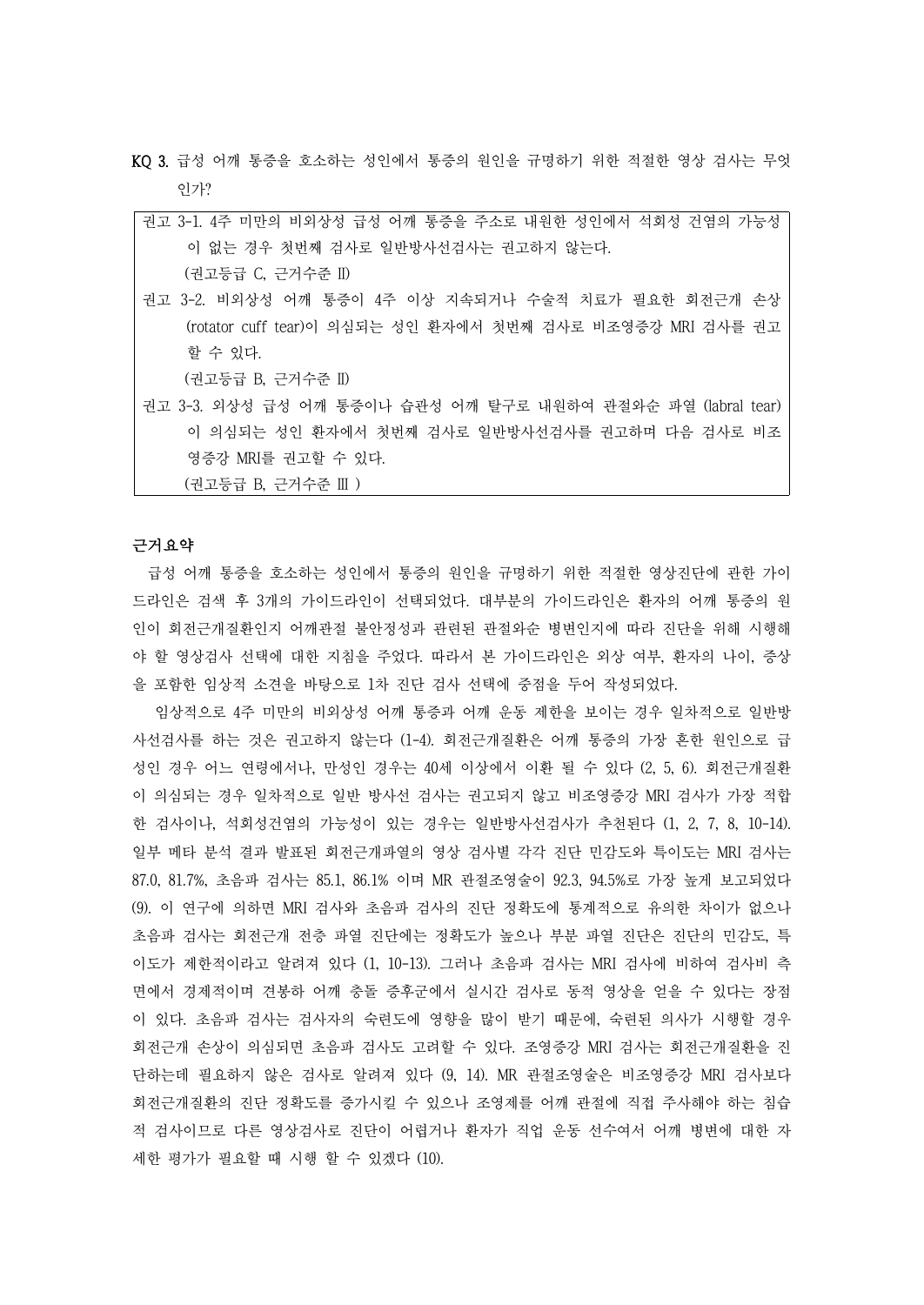외상성 어깨 통증을 호소하거나 어깨 불안정성을 보이는 경우 일차적으로 일반방사선검사가 권 고되며 골절, 탈구 등을 볼 수 있다 (1, 2, 7, 8, 15). 어깨불안정성 질환은 주로 20세에서 35세 사이 에 호발하고 어깨관절 탈구나 아탈구 병력이 있으며 어깨불안정성을 진단하는 여러 가지 이학적 검 사에서 양성을 보인다. 관절와순 파열 유무를 진단하기 위해서는 다음 검사로 비조영증강 MRI 검사 가 유용하고 추천된다 (1, 7, 8). 급성 어깨 관절 탈구의 경우 비조영증강 MRI로 관절와순 파열,<br>Bankart lesion, Hill-Sachs' lesion 등을 비교적 정확히 진단 할 수 있으나 만성적인 재발성 탈구의 경우 MR 관절조영술이 가장 진단 정확도가 높은 것으로 알려져 있다 (1, 7, 8, 16, 17). 비조영증강 MRI 검사의 관절와순 파열 진단 정확도를 관절내시경 소견과 비교한 연구에 의하면 민감도 88-98%, 특이도 89.5-96%, 정확도 94-95.7% 로 보고 되었다 (18, 19). MR 관절조영술을 시행하면 관절와순 병변을 더 정확하게 진단 할 수 있지만 침습적 검사 방법이고 방사선 피폭이 있다는 점에서 선택적 으로 시행하여야 한다 (20-24).

# 권고 고려사항

#### a. 이득과 위해

비외상성 급성 어깨 통증을 호소하는 환자의 상당수는 골병변이 없이 어깨 내부의 연부조직 손상 을 보인다는 점에서 일차적인 검사는 MRI 검사이며 MRI는 접근성이 낮고 고가인 단점이 있으나, 방 사선 피폭이 없고, 어깨 내부의 회전근개를 포함한 여러 구조물들을 한 번에 확인할 수 있다는 장 점이 있다. 초음파 검사는 MRI 검사에 비하여 검사비 측면에서 경제적이므로 숙련된 의사가 시행할 경우 초음파 검사도 고려할 수 있다.

어깨불안정성을 보이는 어깨 통증 환자에서 권고되는 일차 검사는 비조영증강 MRI 검사이나 관 절 내부의 작은 구조물인 관절와순이나 인대 병변을 확인하는데 MR 관절조영술이 진단적으로 더 우수하다. 그러나 MR 관절조영술은 직접 환자의 관절 내로 주사해야 하는 침습적 검사 방법이고 방사선 피폭이 있다는 점에서 환자에게 위해 할 수 있으므로 선택적으로 시행하여야 한다.

### b. 국내 수용성과 적용성(Acceptability and Applicability)

3개 진료 가이드라인의 국내 수용성과 적용성을 평가한 결과 급성 어깨 통증 원인 진단을 위한 일차적 검사로써 자기공명영상의 유용성에 대해서는 대부분의 진료지침이 일치하였다. 그러나, 일반 방사선검사와 초음파 검사에 대해서는 진료 가이드라인에 따라 다른 결론을 내리고 있었다. 국가별 검사 장비의 보급, 검사자 숙련도의 차이, 그리고 보험 적용 여부 및 검사로 인해 발생하는 의료비 의 차이로 나타나는 현상으로 생각되고 이의 국내 수용성과 적용성은 평가결과 큰 무리가 없는 것 으로 판단하였다. 수용성과 적용성 평가표는 부록 2에 제시되었다.

## c. 검사별 방사선량

일반방사선검사 4 비조영 관절 MRI 0

MR 관절 조영술 (조영제 주입시 사용하는 투시 검사에 의한)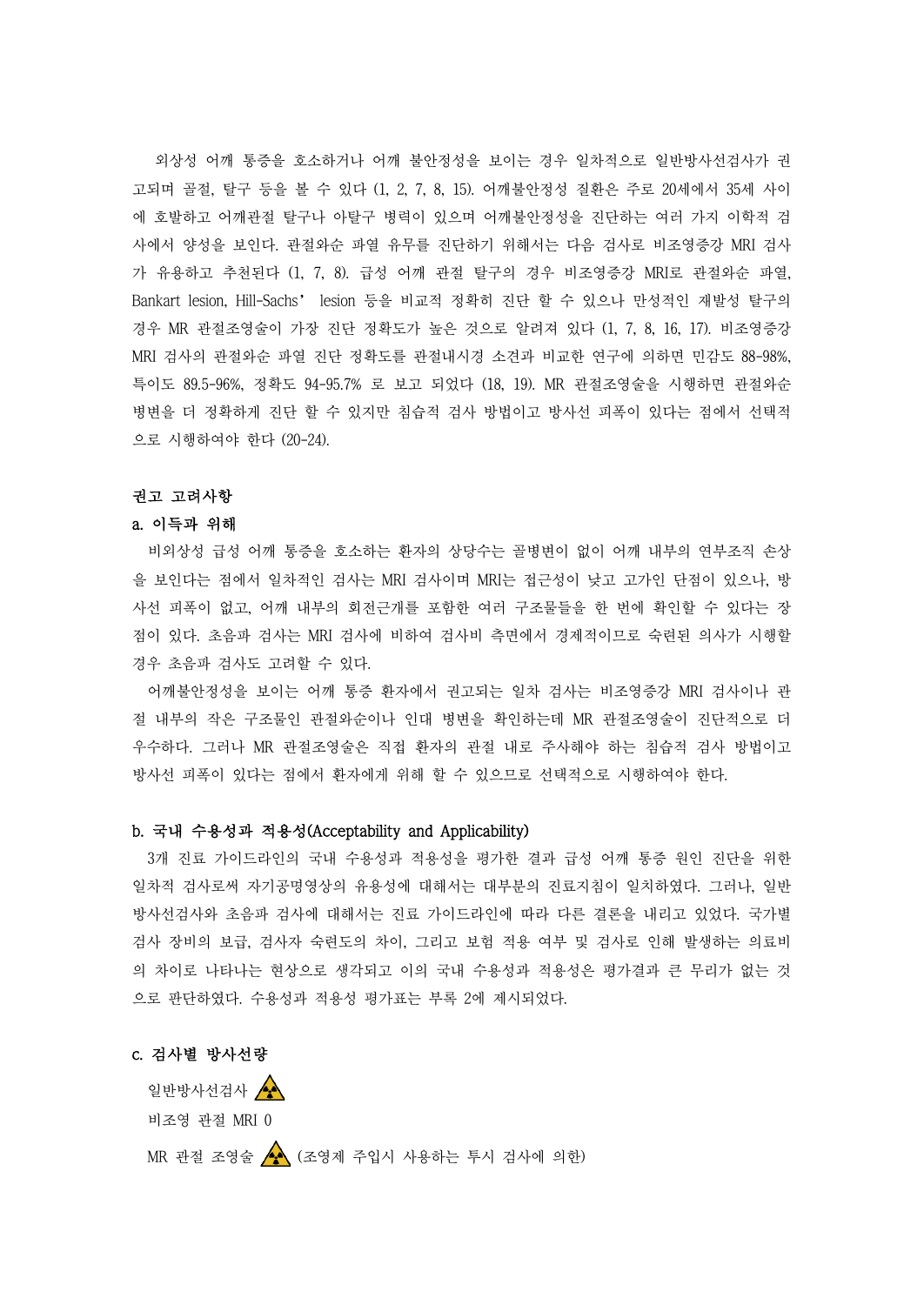## 참고문헌

- 1. AE Bussières, C Perterson, JAM Taylor. Diagnostic Imaging Guideline for Musculoskeletal Complaints in Adults-An Evidence-Based Approach-Part 2: Upper Extremity Disorders. J Manipulative Physiol Ther 2008;3(1):2-32.
- 2. RCR Working Party. Making the Best Use of a Department of Clinical Radiology: Guideli nes for Doctors. [5th ed. London: Royal college of Radiologists; 2003. Available from: h](http://www.rcr.ac.uk)tt p://www.rcr.ac.uk.
- 3. Brooks P, March L, Bogduk N, Bellamy N, Spearing N, Fraser M, et al. Acute Australian Musculoskeletal Pain Guidelines Group. Evidence-based management of acute musculosk eletal pain. Brisbane: Austrailian Academic Press; 2003. Available at: http://www.nhmrc.g ov.au.
- 4. Fraenkel L, Shearer P, Mitchell P, LaValley M, Feldman J, Felson DT. Improving the sel ective use of plain radiographs in the initial evaluation of shoulder pain. J Rheumatol 2 000;27: 200-4.
- 5. Mitchell C, Adebajo A, Carr A. Shoulder pain: diagnosis and management in general prac tice. BMJ 2005;331:1124-8.
- 6. DeBerardino TM. Shoulder impingement syndrome. [database on the internet]; emedicine, [updated: 2006, Jun 8; cited 2006 Oct 10]. Available from:www.eMedicine.com.
- 7. C. National Guideline. Shoulder conditions diagnosis and treatment guideline. 2013. Availa ble from: https://www.guideline.gov
- 8. JRS, JCR. Japanese imaging guideline. 2013.
- 9. de Jesus JO, Parker L, Frangos AJ, Nazarian LN. Accuracy of MRI, MR arthrography, an d ultrasound in the diagnosis of rotator cuff tears: a meta-analysis. AJR 2009;192: 1701- 1707.
- 10. Dinnes J, Loveman E, McIntyre L, Waugh N. The effectiveness of diagnostic tests for t he assessment of shoulder pain due to soft tissue disorders: a systematic review. Health Technol Assess 2003;7:1-166.
- 11. Ferrari FS, Governi S, Burresi F, Vigni F, Stefani P. Supraspinatus tendon tears: compa rison of US and MR arthrography with surgical correlation. Eur Radiol 2002;12:1211-7.
- 12. Milosavljevic J, Elvin A, Rahme H. Ultrasonography of the rotator cuff: a comparison w ith arthrography in onehundred-and-ninety consecutive cases. Acta Radiol 2005;46:858-6